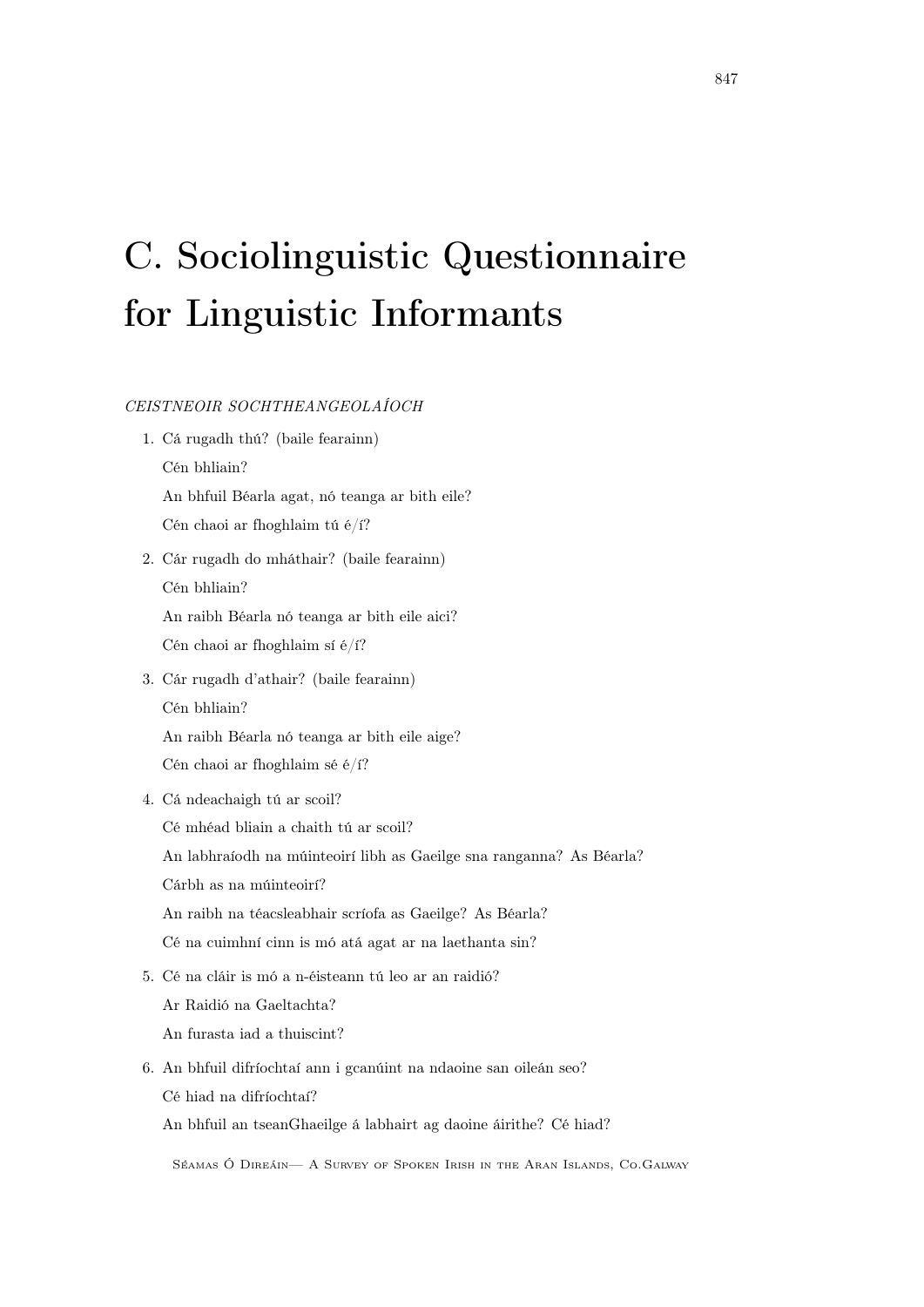- 7. An labhraíonn tú Gaeilge le daoine as áiteacha eile? Cé na háiteanna arb as iad, go hiondúil?
- 8. An léann tú nuachtáin, irisleabhair, nó leabhair i nGaeilge? Cé na cinn is fearr leat? An furasta iad a thuiscint?
- 9. An bhfuair tú seans dul go háiteanna eile? Cé na háiteanna atá siúlta agat? Cén t-achar a chaith tú iontu?

848